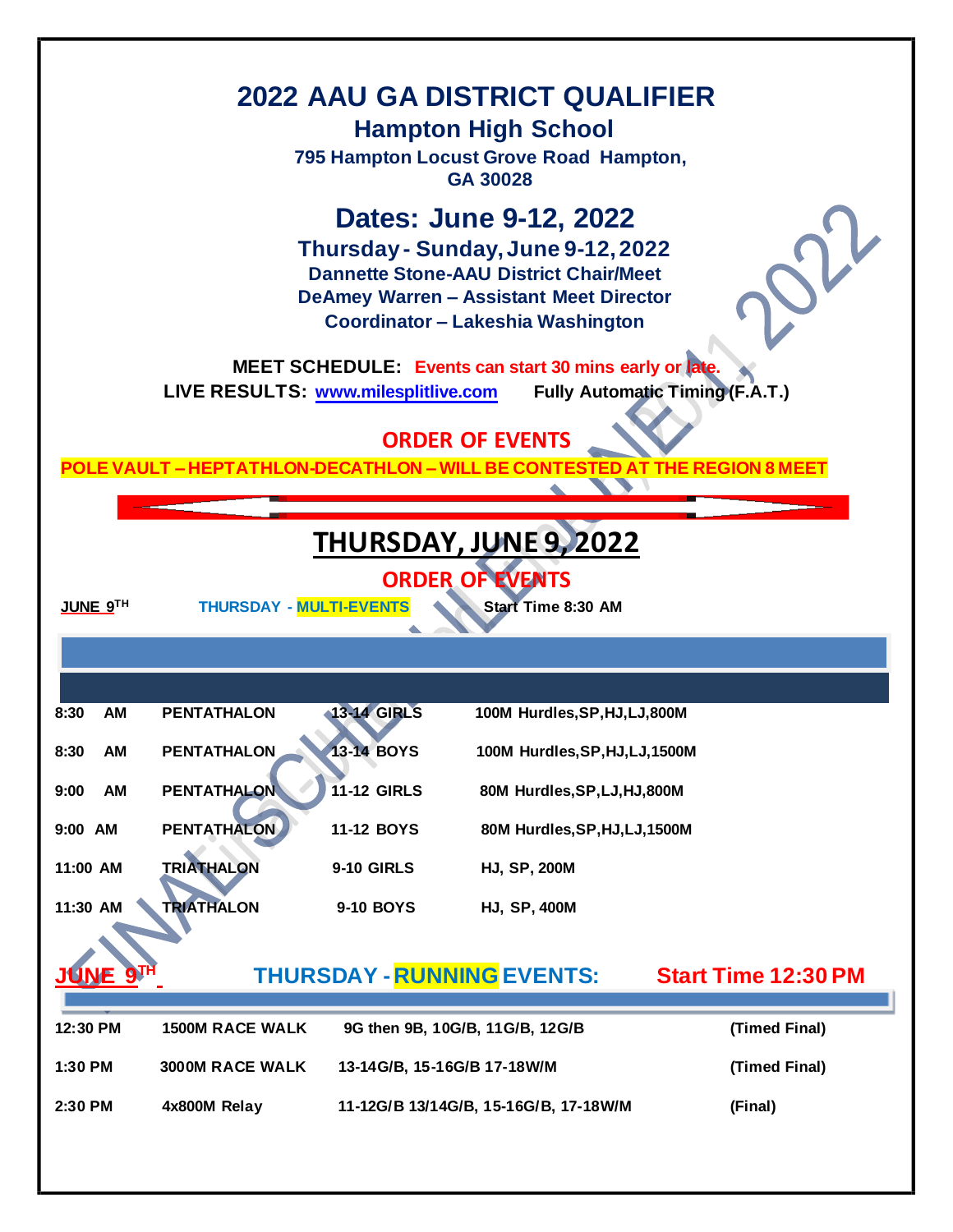| JUNE 9TH                                                                                |                        | <b>THURSDAY FIELD EVENTS</b>                                  | <b>Start Time 12:30 PM</b>                                                |  |
|-----------------------------------------------------------------------------------------|------------------------|---------------------------------------------------------------|---------------------------------------------------------------------------|--|
| 12:30 PM                                                                                | <b>DISCUS</b>          | 11G then 11B, 12G, 12B, 13G, 13B,                             |                                                                           |  |
| 2:30 PM                                                                                 | <b>DISCUS</b>          | Open/Master-M/W, 14G, then 14B, 15/16G 15/16B, 17/18W, 17/18M |                                                                           |  |
|                                                                                         |                        | <b>AAU GA District Qualifier</b>                              |                                                                           |  |
|                                                                                         |                        | <b>FRIDAY, JUNE 10, 2021</b>                                  |                                                                           |  |
|                                                                                         |                        | <b>Schedule - ORDER OF EVENTS</b>                             |                                                                           |  |
| <b>FRIDAY FIELD EVENTS</b><br>(Start Time 8:30 AM)<br>$\mathsf{JUNE}\,10^{\mathsf{TH}}$ |                        |                                                               |                                                                           |  |
| AM<br>8:30                                                                              | <b>LONG JUMP-GIRLS</b> | Starting with 8UG then 9G, 10G, 11G, 12G                      |                                                                           |  |
| 8:30<br><b>AM</b>                                                                       | <b>HIGH JUMP-GIRLS</b> | Starting with 9G then, 10G, 11G, 112G                         |                                                                           |  |
| 8:30<br>AM                                                                              | <b>JAVELIN</b>         |                                                               | Starting with Open/Master-W/M, 17/18W/M, 15/16G/B, 14G/B 13G/B,           |  |
| 8:30<br>AM                                                                              | <b>SHOT PUT- GIRLS</b> | Starting with Open/Master-W/M, 13G, 14G, 15-16G, 17-18W       |                                                                           |  |
| 11:30 AM                                                                                | <b>LONG JUMP-GIRLS</b> |                                                               | Starting with Open/Master-Women then 13G, 14G, 15-16G, 17-18W             |  |
| 11:30 AM                                                                                | <b>HIGH JUMP-BOYS</b>  | Starting with 9B, then 10B, 11B, 12B                          |                                                                           |  |
| 11:30 AM                                                                                | <b>SHOT PUT-GIRLS</b>  | Starting with 8UG then 9G, 10G, 11G, 12G                      |                                                                           |  |
|                                                                                         |                        |                                                               |                                                                           |  |
| <b>JUNE 10TH</b>                                                                        |                        | <b>ERIDAY RUNNING EVENTS:</b>                                 | <b>Starting at 8:00 AM</b>                                                |  |
| 8:00<br><b>AM</b>                                                                       | <b>3000M Run</b>       |                                                               | 11G/B, 12G/B, 13G/B, 14G/B, 15-16G/B, 17-18W/M, Open/Master (Timed Final) |  |
| 10:00 AM                                                                                | 100M Dash              | 8UG/B then 9G/B, 10G/B, 11G/B, 12G/B                          | (Semi-Finals)                                                             |  |
| 11:00 AM                                                                                | 800M Run               | 13G/B, 14G/B, 15/16G/B, 17/18W/M, Open/Master                 | (Timed Final)                                                             |  |
| <b>PM</b><br>12:30                                                                      | 200M Dash              | 13G/B, 14G/B, 15/16G/B, 17/18W/M, Open/Master                 | (Semi Final)                                                              |  |
| 2:30<br><b>PM</b>                                                                       | 200M HURDLES           | 13G/B, 14G/B                                                  | (Timed Final)                                                             |  |
| 3:15 PM                                                                                 | <b>400M HURDLES</b>    | 15/16G/B, 17/18W/M, Open/Master                               | (Timed Final)                                                             |  |
| 4:00 PM                                                                                 | 4X100M Relay           | <b>ALL DIVISIONS</b>                                          | (Timed Final)                                                             |  |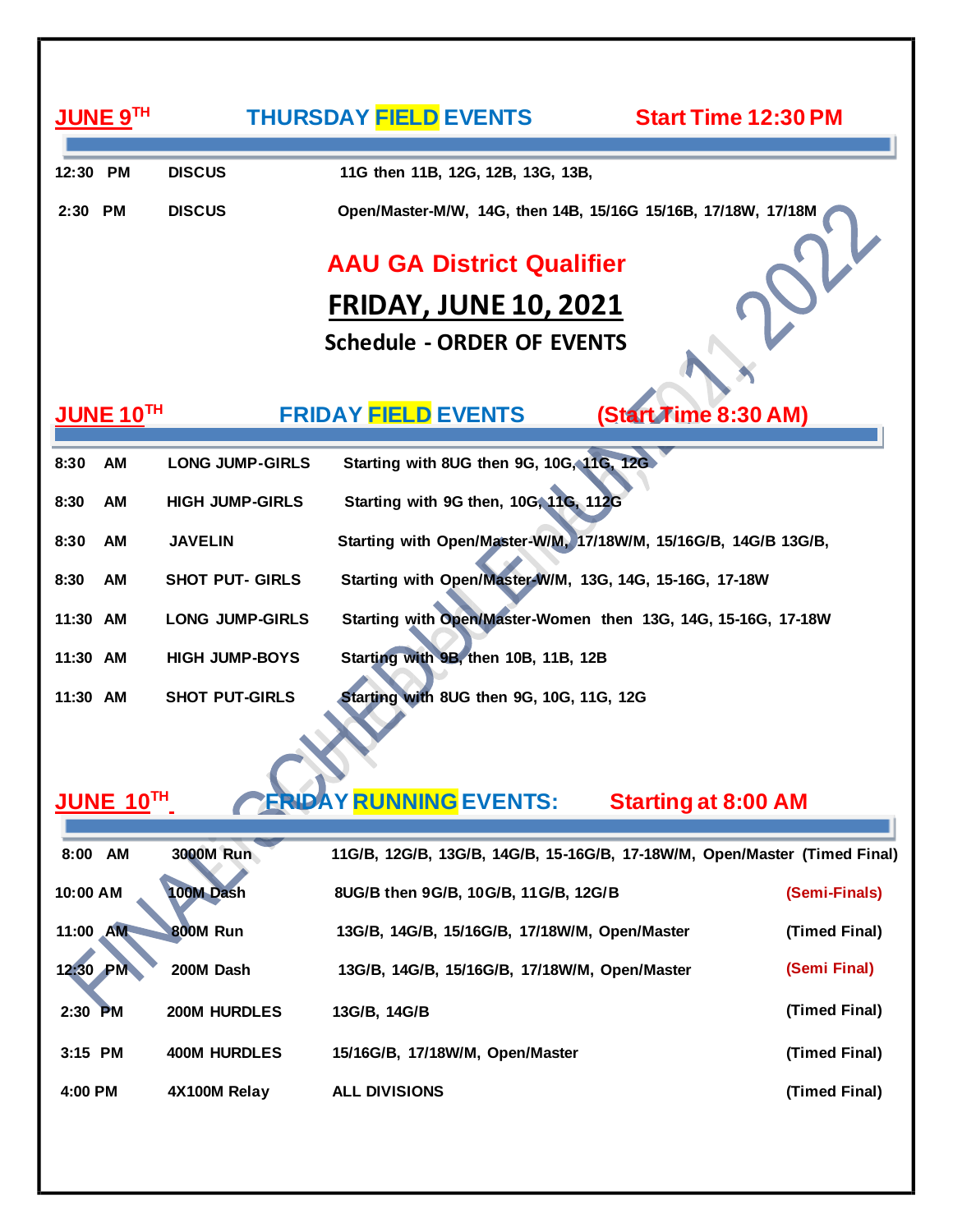#### **AAU GA District Qualifier**

## **SATURDAY - JUNE 11, 2022**

**Schedule - ORDER OF EVENTS**

| JUNE 11TH         |                       | <b>Starting at 8:30 AM)</b><br><b>SATURDAY FIELD EVENTS:</b> |
|-------------------|-----------------------|--------------------------------------------------------------|
| <b>AM</b><br>8:30 | <b>LONG JUMP-BOYS</b> | Starting with 12B then 11B, 10B, 9B, 8UB,                    |
| AM<br>8:30        | <b>TURBO-JAVELIN</b>  | 8UG, 8UB, 9G, 9B, 10G, 10B                                   |
| AM<br>9:00        | <b>HIGH JUMP</b>      | 17/18W then 17/18M, 15/16G, 15/16B, 14G, 14B 13G, 13B        |
| AM<br>11:30       | <b>LONG JUMP-BOYS</b> | Open/Master-Men then 13B, 14B, 15-16B, 17-18M                |
| $11:30$ AM        | <b>TURBO-JAVELIN</b>  | 11G, 11B, 12G, 12B                                           |

#### **JUNE 11 TH SATURDAY RUNNING EVENTS: Starting at 8:00 AM**

| 8:00  | AM        | <b>1500M Run</b> | 8UG/B then 9G/B, 10G/B, 11G/B, 12G/B                                                        | (Timed Final) |
|-------|-----------|------------------|---------------------------------------------------------------------------------------------|---------------|
| 10:00 | AM        | 100M Dash        | 13G/B, 14G/B, 15/16G/B, 17/18W/M, Open/Master                                               | (Semi-Final)  |
| 11:45 | AM        | 80M Hurdles      | 11G/B, 12G/B                                                                                | (Timed Final) |
| 12:00 | <b>PM</b> | 100M Hurdles     | <b>OPEN/MASTER-W,</b><br>13G/B, 14G/B, 15-16G, 17-18W,                                      | (Timed Final) |
| 1:00  | <b>PM</b> | 110M Hurdles     | <b>OPEN/MASTER-MEN,</b><br>15-16B. 17-18M                                                   | (Timed Final) |
|       |           |                  | LUNCH & AWARDS BREAK - 2021 AAU JUNIOR OLYMPIAN - AAU GA 2021 ATHLETE OF THE<br><b>YEAR</b> |               |
| 1:30  | <b>PM</b> | 400M Dash        | 8UG/B then 9G/B, 10G/B, 11G/B, 12G/B                                                        | (Timed Final) |
| 3:00  | РM        | 200M Dash        | 8UG/B then 9G/B, 10G/B, 11G/B, 12G/B                                                        | (Semi-Final)  |